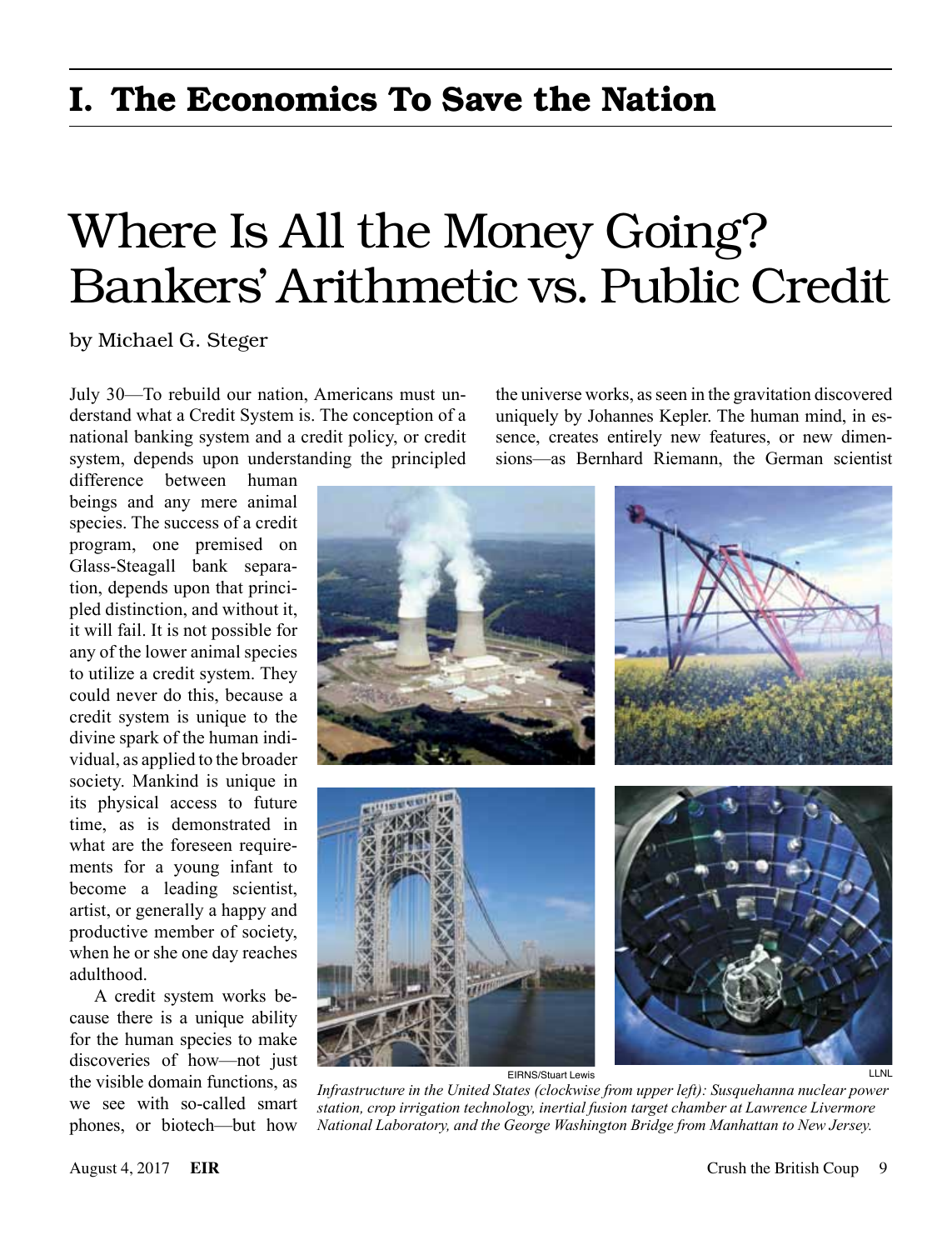might say—of the universe we are actively participating in. That ability—as we see in energy technology, like nuclear power or fusion power, or in the role of economic platforms within a system of social reproduction—is the ability for mankind to participate in and transform the universe in ways no other force of nature is capable of accomplishing. To transform deserts into gardens, to transform swamps into industrial areas, to transform the Midwest into an agro-industrial heartland—these capabilities are unique to the human species.

When we invest in these areas, we get a rate of development that far exceeds anything any other species, or any other

process we know of in the universe, is capable of creating. We, as a species, transform or even create—as with nuclear fission and fusion, or a future matter/anti-matter technology—an entirely new dimension of the universe that becomes possible only through human creative discovery, as part of the lawful application of a national credit system. This is the basis for the success of a credit system, and the only means by which a society can be deemed profitable—one in which future generations have higher rates both of productivity and consumption, through the advanced reproductive platform developed via the principle of credit.

The question Americans then have to ask is: Why, fifty years ago, did we start cutting the program of credit for our nation's development? Fifty years ago, before we even got to the Moon, we cut the space program, and by the late 1970s, we had shut down all new investment into national infrastructure, manufacturing, nuclear power, education, manned space exploration, new cities, and so on. Yet, taxes and tolls continued and increased. We had money for wars in Vietnam, Panama, Nicaragua, Iraq, Afghanistan, Libya, and Syria.

#### **Where Has All the Money Gone?**

Within the United States, where has all the money gone? All this tax collection, all these bailouts?—we've



*The abandoned Carrie blast furnace in Pittsburgh, Pa.*

relarustwire.com

been bailing out banks since the 1987 stock market crash. Alan Greenspan was brought in to bail out the failed banks after the 1987 crash. Where is all the money going?

There was a report today that Connecticut is near bankruptcy and may have to default on its public pensions. Connecticut has the highest median income in the country; it's the richest state in the country, and its entire tax base is hedge funds. There is no longer industry in Hartford or New Haven; it is all financial services, real estate, and nearly all hedge funds. And the stock market is up 20% from a year ago! So the stock market is up, and hedge funds usually make 20% when the stock market is only making 5%. The hedge funds are all located in Greenwich, Connecticut, and now they are not paying any taxes because they are all going bankrupt!

Where is all the money going?

This is the failure of money. Blame the "invisible hand" for stealing all the money! This is why a monetary system fails, because it is just money; it has no basis in what is defined as the productive powers of society—as Treasury Secretary Alexander Hamilton identified such productive powers—as the foundation for the economic success of a true nation-state republic. The Federal Reserve is lending at low, 1 to 2% interest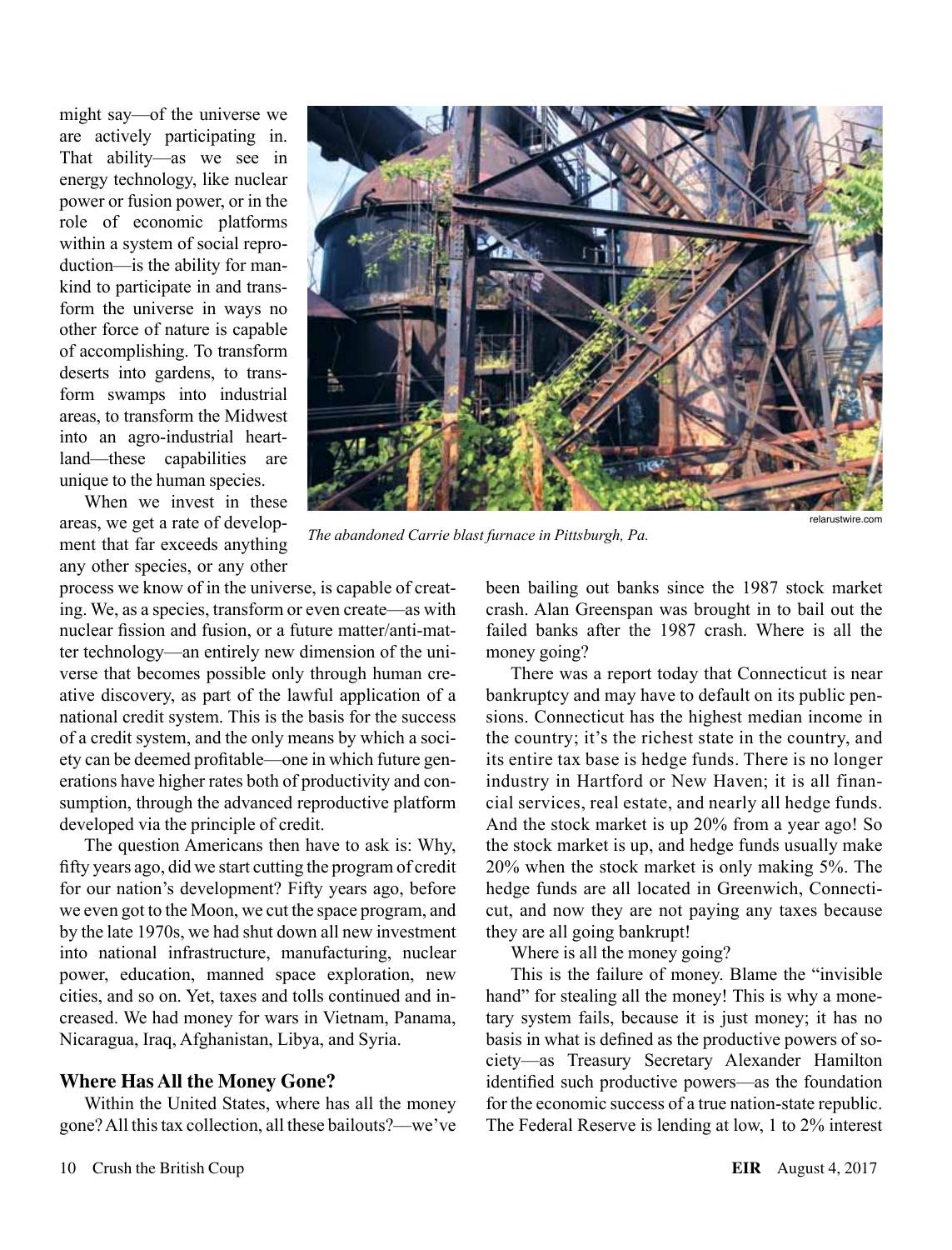

society. There is no commitment to what it means to be human.

### **Monetary Theft**

Consider what bankers' arithmetic really is, and why this question of credit is so important: First on the principled level of what it means to be human, but then, the difference—because when you lend through public credit, you intend to create a physical change, not a monetary profit. So instead of lending to Goldman Sachs or J.P. Morgan at one percent, the way the Federal Reserve is doing today—instead, a national bank lends for the transformation of the nation's infrastructure. We

*The money system's underinvestment in infrastructure results: overcrowding at a New York subway station.*

rates right now to Wall Street. Where is all the money going? Jamie Dimon said about eighteen months ago, "We are going to buy our own stocks!" All of the big pharmaceutical companies are buying their own stocks; it looks like everyone is buying their own stocks, and nothing much else.

They are not investing in industrial manufacturing, R&D, or machine-tool design, and they are not investing in infrastructure—just look at New York City. The entire nation is treated like a slum! These moneyed powers of Wall Street have not invested in the critical areas of society's future for nearly fifty years! What's the Port Authority in New York? What does it do with all the money on the bridges—\$15 just to get into Manhattan, thousands of cars a day. Where's all the money going? Did they build new bridges, or tunnels, or subways?! None. This infrastructure is over one hundred years old in most cases. The subways are a death trap, a daily form of torture for the people of New York. People are being treated like cattle, and this is the underlying assumption of the money system that there is no difference between human beings and the animals.

This is what a monetary system looks like. It is systemic theft. And what is it stealing? The future of our need \$10 trillion over the next ten years in infrastructure investment. We need a trillion over a year—not a trillion over ten years—a trillion a year, to address the slum that our nation's industry, cities, and infrastructure have become.

Consider an example: We probably need hundreds of billions just to deal with the New York City metropolitan area alone, but to take an example, let's say the nation today borrowed \$10 billion to address some of the problems in New York—say, \$10 billion as a number to start with. Take \$10 billion borrowed at 1.5%, which is what a National Bank like the one that Alexander Hamilton set up would do today. In forty years, with the interest adding up, you would pay, at 1.5% interest rate, only \$18 billion back. So for every dollar you borrow, you pay \$1.80 back after forty years—and you could turn that one dollar into five or six or ten times its value by investing in a maglev rail transportation system throughout the New York City and East Coast area, and into fusion research for unlimited energy, the space program, the development of new technologies, robotics, and R&D for manufacturing with high-grade steel and new alloys—that's what our nation's credit is capable of accomplishing.

Instead, over the last thirty years, we have an econ-